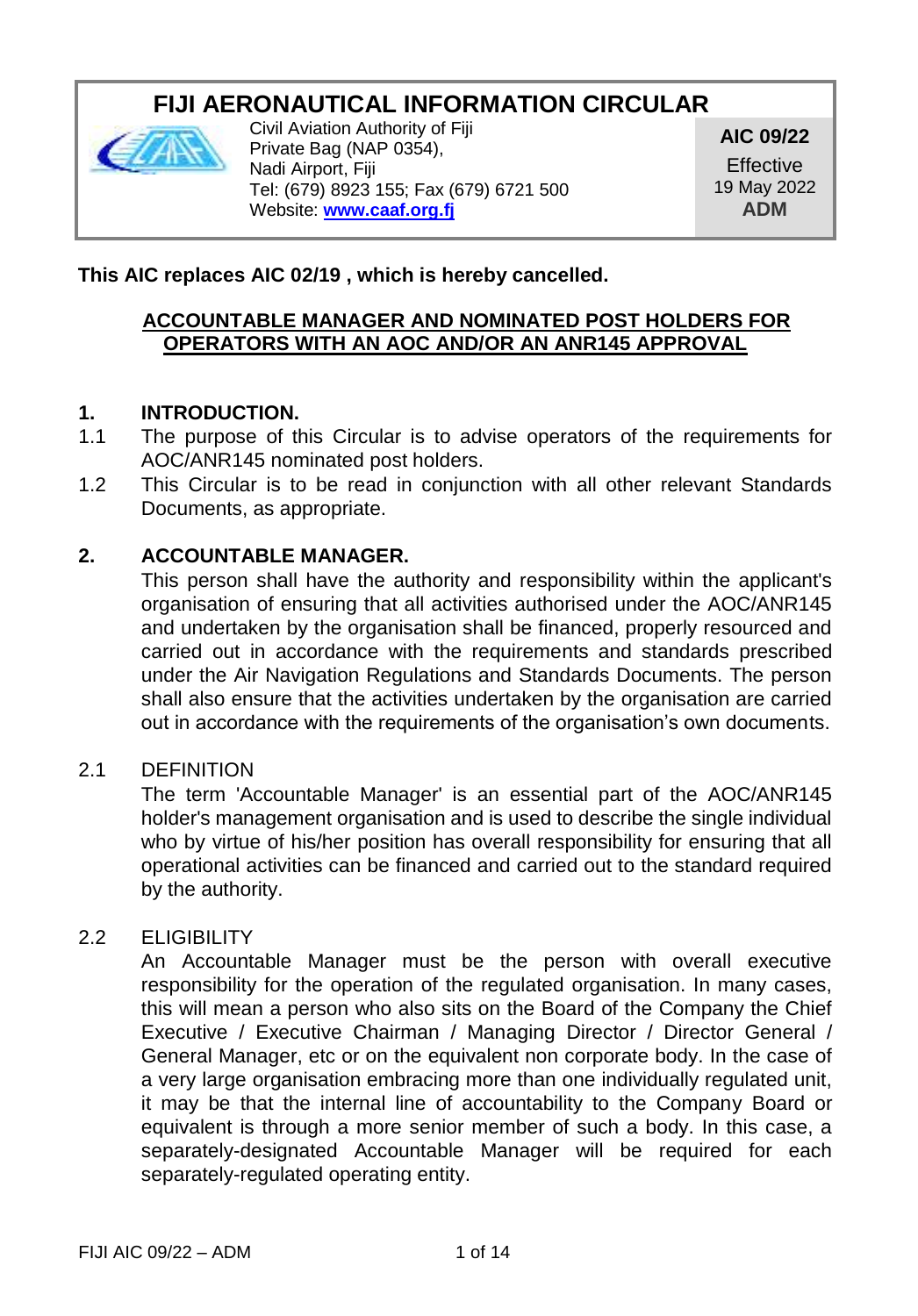### 2.3 RESPONSIBILITY

2.3.1 An Accountable Manager will rely heavily upon a small number of senior managers with subordinate executive responsibility for each area of regulated technical specialism in their organisation. These people will report directly to the Accountable Manager and may themselves have to be designated and approved by the Authority as specific Nominated Post Holders.

> In the case of an organisation which holds an Air Operator Certificate or equivalent regulatory permission, then the responsibilities of Post Holders shall include Flight Operations, Flight Training, Ground Operations, Engineering Maintenance and Quality Assurance. However, the Accountable Manager will also need to ensure that the person with responsibility for independent safety oversight across their whole organisation also reports to him/her.

- 2.4 The Service Provider's Safety Management System, shall reflect the internal the managerial organogram accountability to the Accountable Manager and evidence the lead overall responsibility of the Accountable Managers themselves.
- 2.5 A Service Provider seeking approval is responsible for:
	- (a) Appointing an accountable manager with the overall responsibility for the organisation remaining in compliance with regulation;
	- (b) The accountable manager is responsible for nominating Key Post holders to deliver specific functions in relation to the management of approval activity.
- 2.6 CAAF has no legal responsibility to decide on the suitability of the appointed accountable manager but it does have a responsibility to formally accept the nomination of the Key Post holders who meet the published criteria for their role. The authority will use their appointment as an opportunity to meet with them and gain an understanding of the extent of their knowledge. This can be specific qualifications and relevant experience for the particular role they are nominated for. This shall be presented to the authority in the form of their biographical profile (CV). If the authority is not satisfied with their nomination the authority shall inform the organisation and either reject their nomination based upon published criteria or agree a coaching environment where their performance may be monitored. Any failing in their performance is dealt with by measures against the approval. Any serious concerns with the organisations performance are dealt with by suspending or revoking the approval.
- 2.7 LEGAL RESPONSIBILITIES UNDER THE REGULATIONS.
- 2.7.1 The Corporate financial authority for ensuring that all aviation, airworthiness / maintenance activities can be financed safely.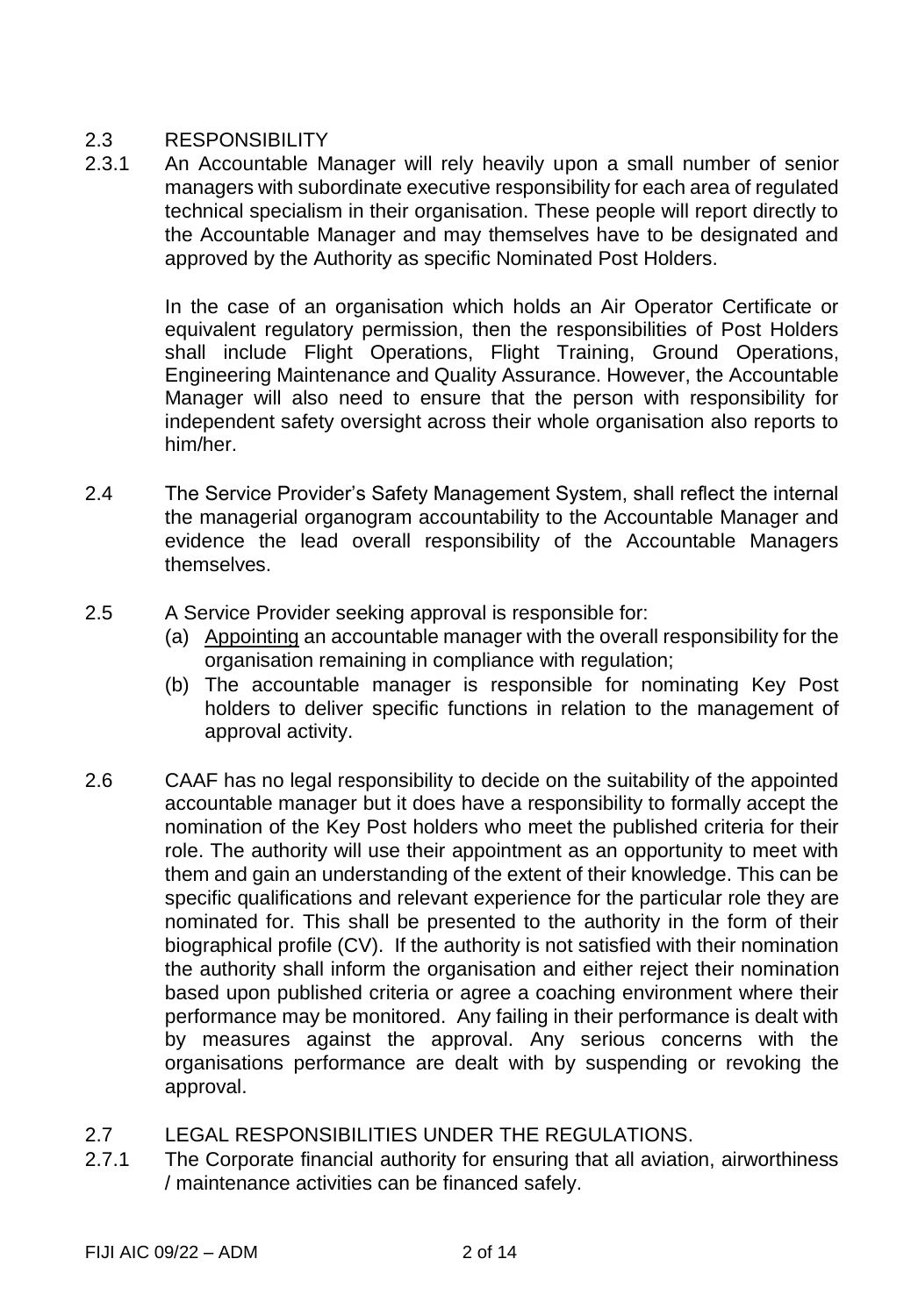- 2.7.2 Ensuring compliance with the Civil Aviation Authority of Fiji requirements for the activities of the Company Operations.
- 2.7.3 Undertaking periodic reviews of the Company Quality System to ensure that the Company operating standards are being maintained or improved.
- 2.7.4 The appointment of nominated post holders within the Company, and allocation of duties and responsibilities.
- 2.7.5 Ensuring that a Safety Management System is in place with the provision of the necessary resources to ensure its correct operation.
- 2.7.6 Establishing compliance by oversight convening and chairing of Safety Review Board meetings on a regular basis to be held at least 4 times per year plus as required for significant issues.
- 2.7.7 Assessing and implementing changes of senior management considered at a Safety Review Board meeting.
- 2.8 LEGAL EXPOSURE Accountable Manager potential liability could be as follows:
- 2.8.1 Criminal The accountable manager can (and the organisation) be prosecuted.
- 2.8.2 Civil The accountable manager can (and the organisation) be sued.

#### 2.8.3 Regulatory

The authority might remove the accountable manager's (and the organisation's) licences, certificates and or approvals.

2.8.4 Employment The accountable manager might lose his / her employment.

### **3. NOMINATED POST HOLDERS.**

- 3.1 The operator must have nominated post holders, acceptable to the CAAF, who are responsible for the management and supervision of the following areas:
	- (a) Overall accountability and management of the organisation;
	- (b) Flight Operations;
	- (c) Training;
	- (d) Engineering / Maintenance;
	- (e) Safety Management Systems;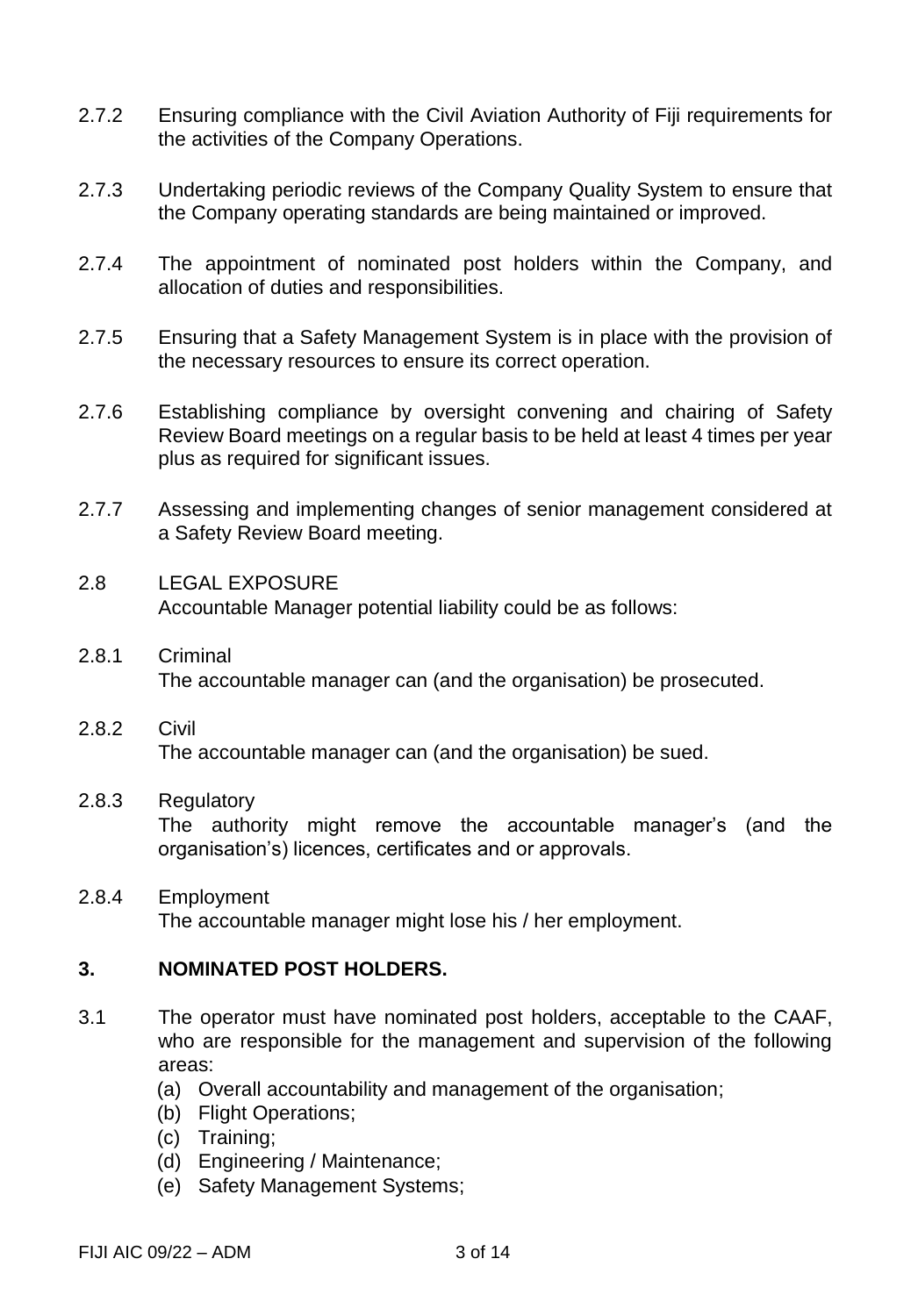- (f) Quality Assurance;
- (g) Others (as required).
- 3.2 Nominated Post Holders should possess the appropriate experience and qualification requirements which are listed in paragraphs 4 to 10 below. The CAAF may accept a nominee who does not meet the requirements in full but whose qualifications are found to be comparable and possesses the ability to effectively perform the functions associated with the post and scale of the operation.

## **4. NOMINATED POST HOLDERS SHOULD HAVE:**

- 4.1 Practical experience and expertise in the application of aviation safety standards and safe operating practices;
- 4.2 Satisfactory knowledge of ICAO SARPs i.e. ANNEXES;
- 4.3 Comprehensive knowledge of:
	- (a) Civil Aviation Act 1976;
	- (b) Air Navigation Regulations 1981 (as amended) and any associated requirements and procedures;
	- (c) Standards Documents in accordance with ANR146(4)
		- 1) Air Operators Certificate (AOC);
		- 2) ANR 145C Aircraft Maintenance Organisations;
	- (d) And all other relevant Standards Documents, as appropriate;
	- (e) Aeronautical Information Circulars in accordance with ANR146(4);
	- (f) The AOC/ANR145 holder's Operations Specifications;
	- (g) The AOC/ANR145 holder's Operations Manual or Maintenance Management Manual where applicable;
	- (h) Organisation's Maintenance Management Manual.

# **5. QUALIFICATIONS AND WORK EXPERIENCE.**

- 5.1 Appropriate management experience in a comparable organisation with a minimum of five (5) years relevant work experience of which at least two years should be from the aeronautical industry in an appropriate position.
- **6.** Flight Operations Manager and/or Chief Pilot and/or Training Manager. The nominated post holder or his/her deputy should hold a valid Flight Crew Licence appropriate to the type of operation conducted under the AOC, hold a current type rating on a type operated under the AOC, and having experience as CAAF authorised examiner or a qualified training captain in accordance with the following:-
- 6.1 If the AOC includes aircraft certificated for a minimum crew of two (2) pilots An Airline Transport Pilot's Licence issued or validated by the CAAF;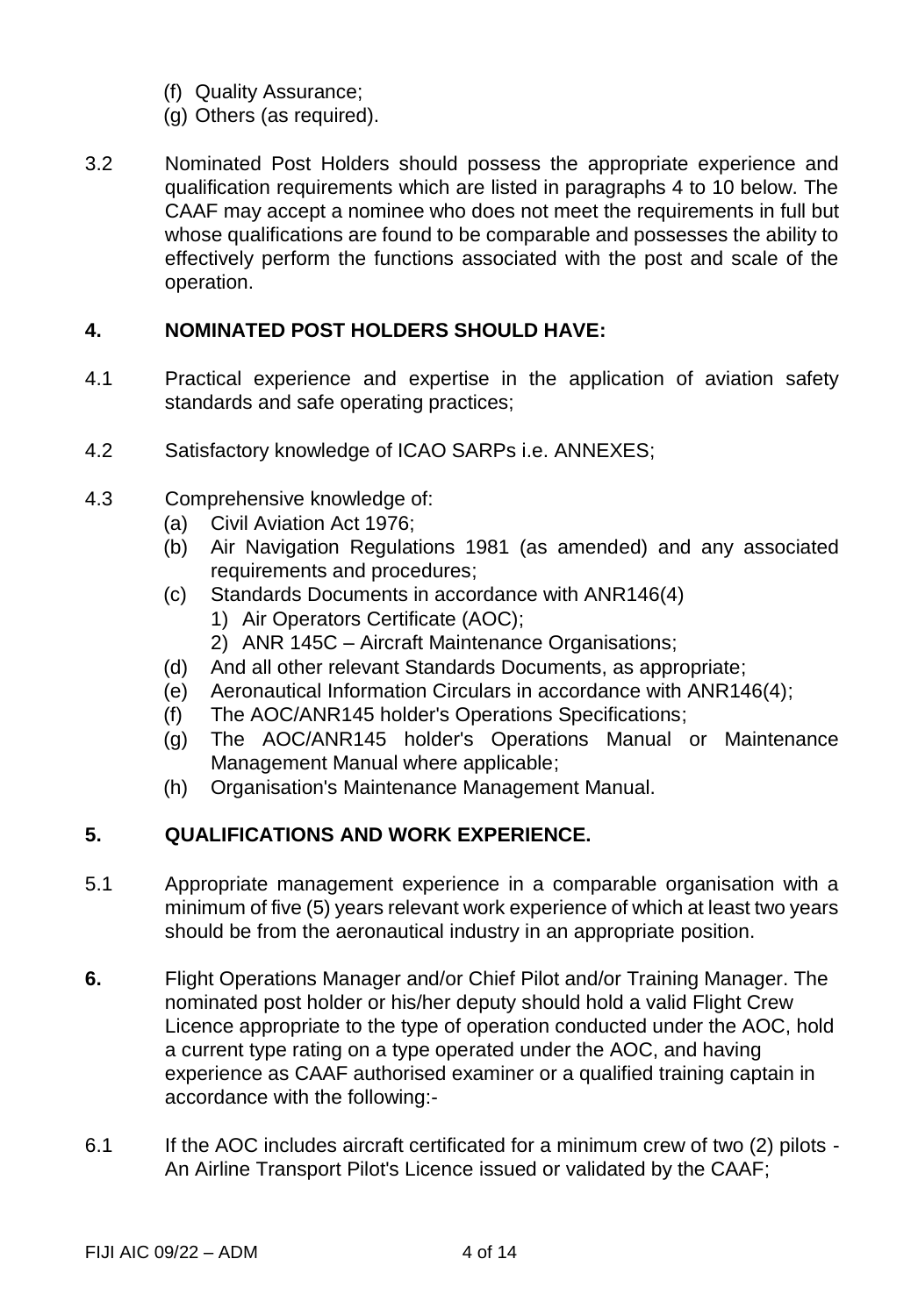- 6.2 If the AOC is limited to aeroplanes certificated for a minimum crew of one (1) pilot – A Commercial Pilot's Licence, and if appropriate to the operation, an Instrument Rating issued or validated by the CAAF;
- 6.3 The Nominated Post Holder should have a thorough knowledge of the AOC holder's crew training concept for Flight Crew and Cabin Crew when relevant;
- 6.4 The overall conformity of flight operations and flying training programmes to the standards required by legal and Company regulations, particularly with reference to safety criteria and to the competence of flying staff;
- 6.5 Compliance with legal and Company requirements for the various aspects of crewing and route planning;
- 6.6 Ensuring that the provision of flying staff is sufficient to meet anticipated requirements with maximum efficiency, having regard to mandatory limitations where applicable and to the maintenance of good internal standards and practice;
- 6.7 Ensuring that operational reports and records are actioned as necessary, to enable the Company Quality Control Procedures to be effectively implemented, are preserved for the prescribed periods, and made available to the authorities concerned if required;
- 6.8 Delegating his responsibilities as required, in accordance with the responsibilities detailed within the Operations Manual, and ensuring that areas of delegated responsibility are efficiently executed;
- 6.9 The supervision of production and distribution of all Parts of the Company Operations Manual and its amendments. Ensuring that the Operations Manuals, Flight Guides, AIP's and other such pertinent material are kept amended and fully up to date;
- 6.10 The overall safety of all flying operations and following the requirements of the Safety Management System;
- 6.11 Working in conjunction with the Safety Manager and Quality Assurance, to ensure the control and co-ordination of Company actions in the event of aircraft accidents or incidents in accordance with the procedures laid down in the Operations Manual. Additionally, to ensure that Hazard and Incident/Accident Reports are actioned accordingly and being involved in the investigation and review of these reports;
- 6.12 The overall organisation, administration and discipline of all Operations staff both flying and non-flying, with recommendations to the Accountable Manager for matters of staff recruitment, discipline, and dismissal;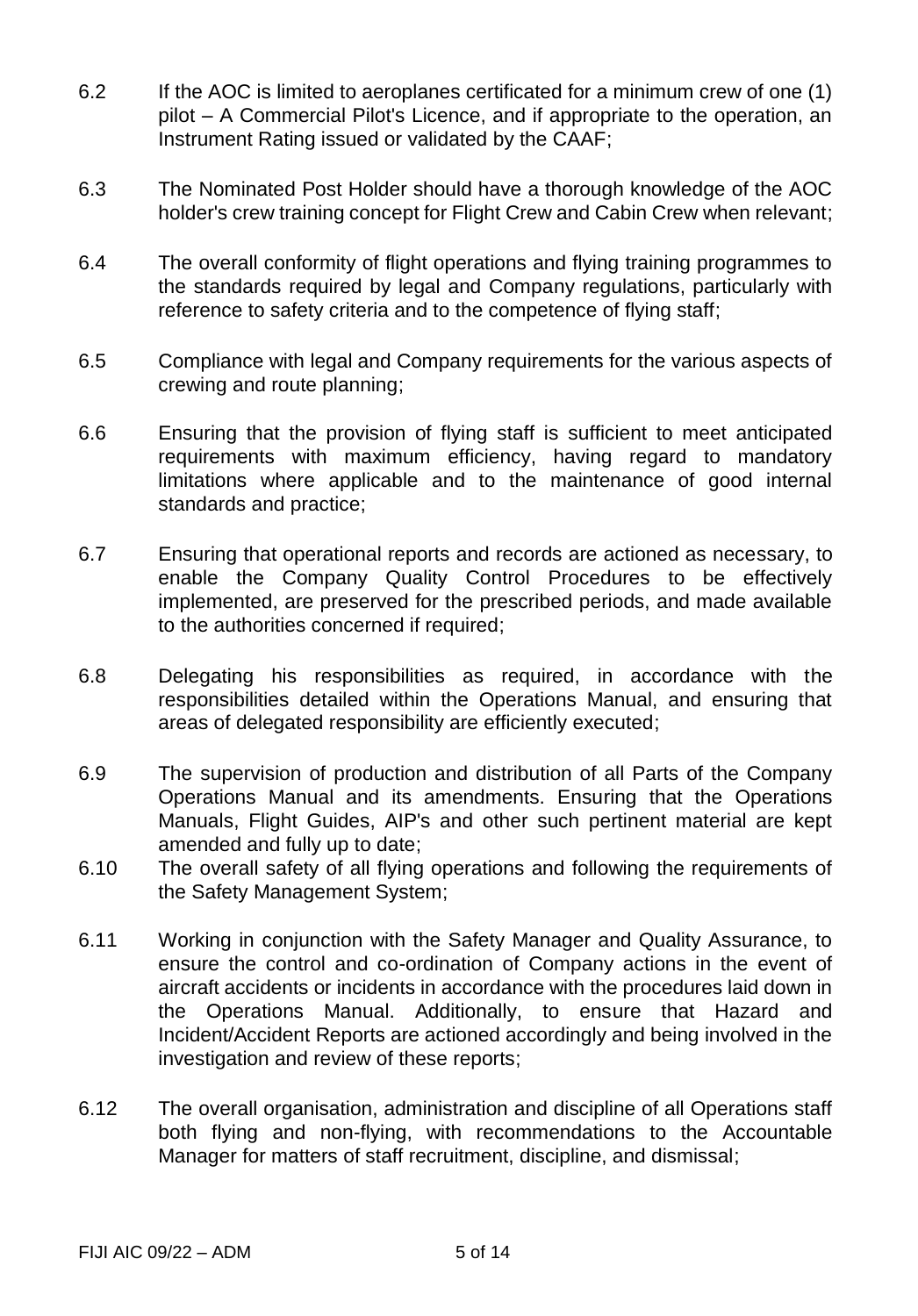- 6.13 Liaison with outside authorities and organisations on the Company's behalf as required;
- 6.14 Maintaining aircrew confidence, discipline, control and supervision;
- 6.15 Ensuring that the SD-AF Flight Time Limitations requirements are met;
- 6.16 Conducting and/or supervising flight training and checking and ground training and checking of all flying staff;
- 6.17 The approval and assessment of the suitability of all maps, charts and Flight Guides; and
- 6.18 Checking of return Flight documentation and its compliance with current regulations and legislation.

### **7. MANAGER/DIRECTOR ENGINEERING AND/OR MAINTENANCE MANAGER AND/OR CHIEF ENGINEER. THE NOMINATED POST HOLDER SHOULD POSSESS THE FOLLOWING:-**

- 7.1 Aircraft Maintenance Engineer's Licence or relevant engineering degree in aircraft maintenance / aerospace engineering;
- 7.2 Quality experience in engineering and maintenance of aircraft; and
- 7.3 Knowledge of the relevant type(s) of aircraft operated by the AOC holder.

#### **8. SAFETY MANAGER / SAFETY MANAGEMENT SYSTEMS. THE CRITERIA FOR A SAFETY MANAGER POST HOLDER OR HIS/HER DEPUTY SHOULD INCLUDE, BUT NOT LIMITED TO THE FOLLOWING:-**

- 8.1 Managing the SMS implementation plan on behalf of the accountable manager;
- 8.2 Performing/facilitating hazard identification and safety risk analysis;
- 8.3 Monitoring corrective actions and evaluating their results;
- 8.4 The monitoring of the implementation of actions taken to mitigate risks as listed in the safety action plan;
- 8.5 The provision of periodic reports on safety performance;
- 8.6 Ensuring maintenance of safety management documentation;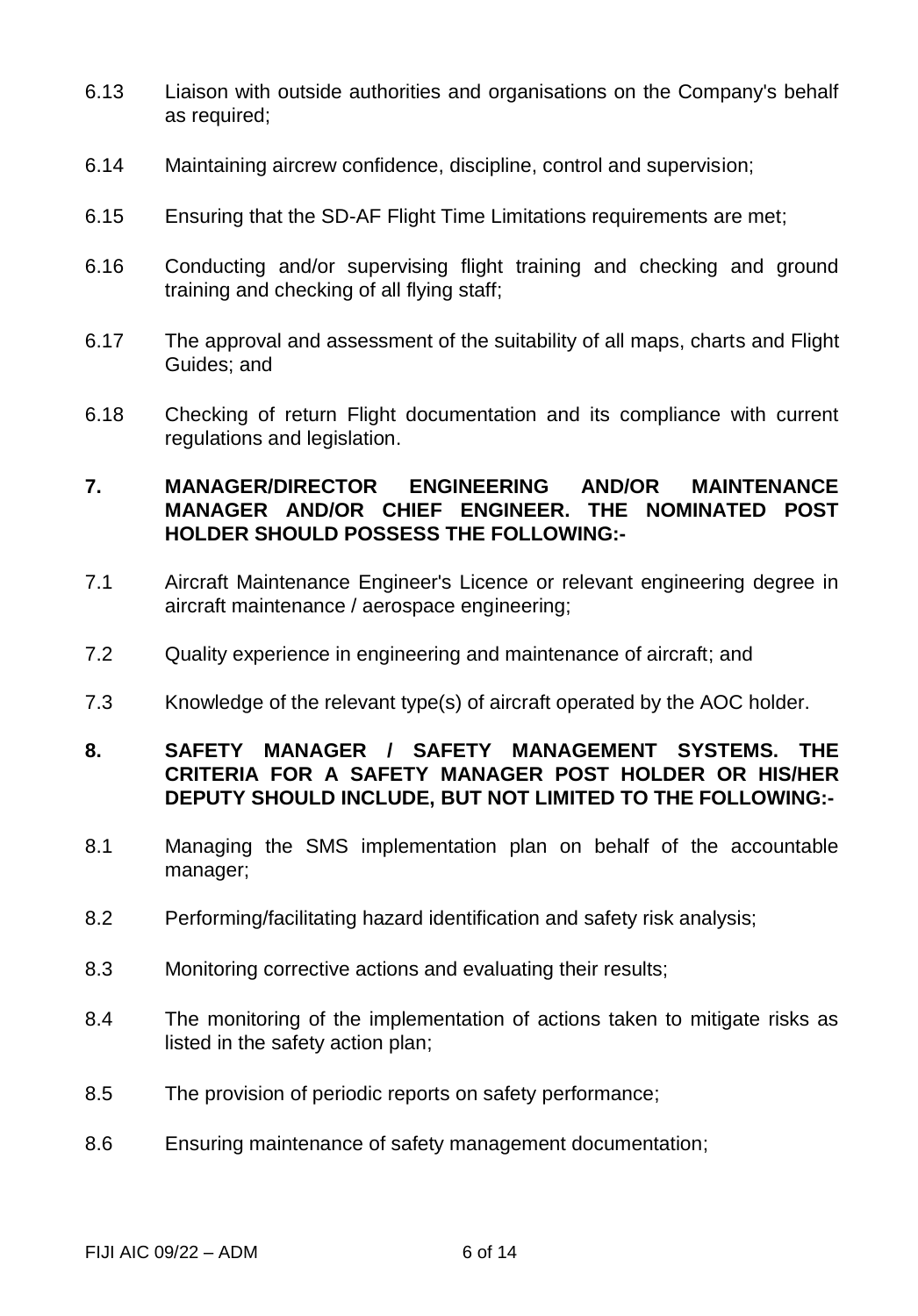- 8.7 Ensuring that there is safety management training available and that it meets acceptable standards;
- 8.8 Providing advice on safety matters;
- 8.9 Ensuring initiation and follow-up of internal occurrence/accident investigations;
- 8.10 Ensuring that incidents and accidents are reported as required by legislation either through the CAAF Mandatory Occurrence Reporting (MOR) scheme or the company SMS;
- 8.11 Being an active member of both the Safety Review Board and Safety Action Group; and
- 8.12 Convening and chairing Safety Action Group Meeting.

### **9. QUALITY ASSURANCE MANAGER POST HOLDER SHOULD POSSESS THE FOLLOWING:**

- 9.1 The person acceptable to the CAAF will be responsible for the management of the Quality System, both in terms of its monitoring function and in terms of requesting corrective and preventative actions;
- 9.2 The Quality Assurance Manager reports directly to the Accountable Manager;
- 9.3 The incumbent will have the overall Supervision to ensure that the standards set by the system of Quality Control are enforced;
- 9.4 Have adequate knowledge of International Aviation Laws and a good understanding of the Fiji Civil Aviation Law;
- 9.5 Typically be the holder of an AME licence or a Bachelor Degree in aircraft maintenance / aerospace engineering;
- 9.6 Must have 5-10 years' experience in maintenance and/or quality management.
- 9.7 The incumbent should be conversant with audit techniques, principles and a working knowledge of drafting expositions, aircraft manuals, MMOE, MME, MEL etc;
- 9.8 Completed training with a recognized Lead Auditor and SMS training institute; and
- 9.9 Must be able to work independently without fear of being penalized as QAM is a key position and is a focal contact for the Authority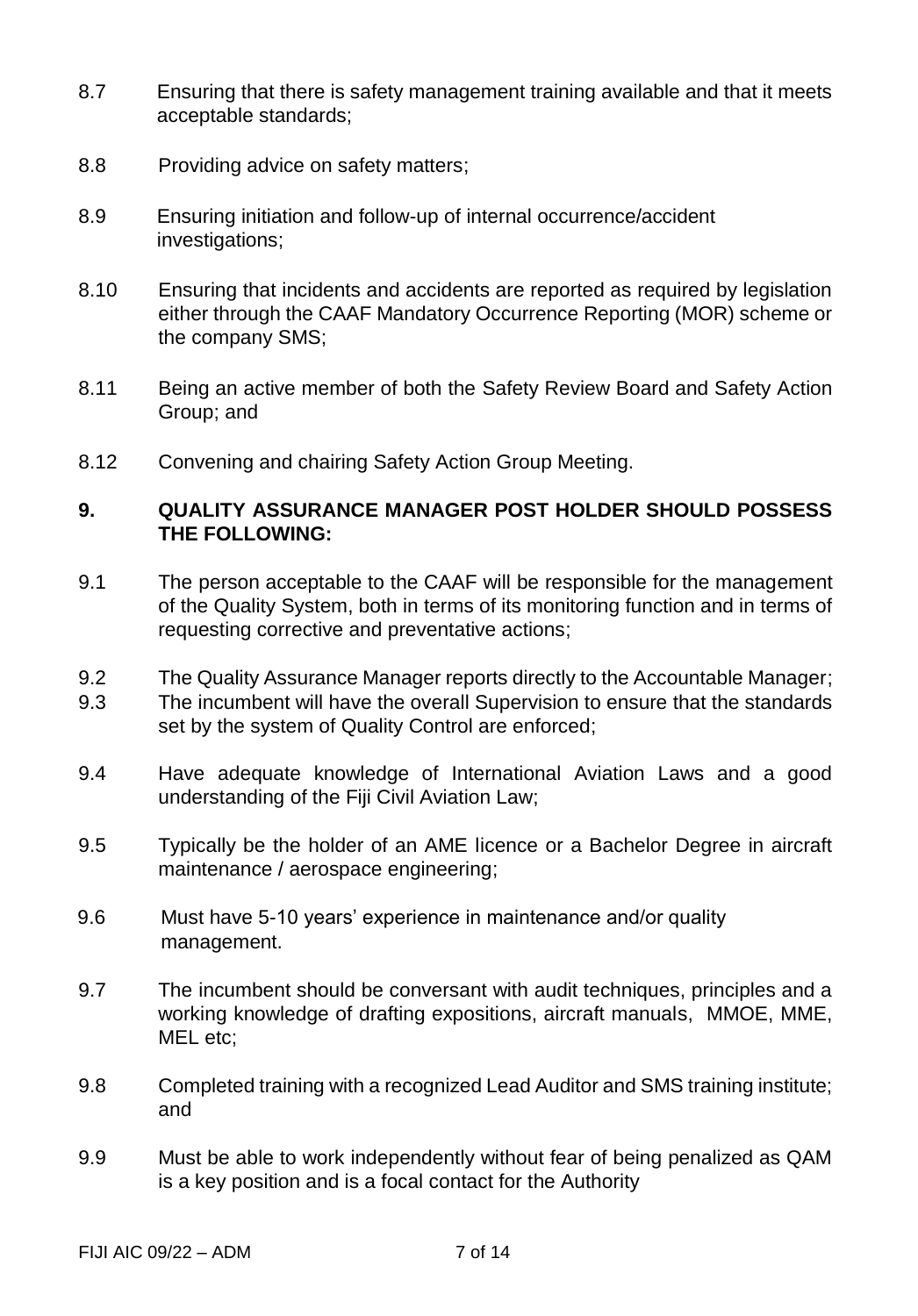# **10. OTHER POST HOLDERS (AS REQUIRED)**

10.1 The Nominated Post Holder should have the experience, thorough knowledge and qualification relevant to their duties and responsibilities.

#### **11. COMBINATION OF NOMINATED POST HOLDER'S RESPONSIBILITIES.**

- 11.1 The acceptability of a single person holding several posts, possibly in combination with being the Accountable Manager as well, will depend upon the nature and scale of the operation. The two main areas of concern are competency and an individual's capacity to meet his/her responsibilities.
- 11.2 With regards to competency in the different areas of responsibility, there should not be any difference from the requirements applicable to persons holding only one post.
- 11.3 The capacity of an individual to meet his/her responsibilities will primarily be dependent upon the scale of the operation. However the complexity of the organisation or of the operation may prevent, or limit, combinations of posts which may be acceptable in other circumstances.
- 11.4 In most circumstances, the responsibilities of a Nominated Post Holder will rest with a single individual. However, in the area of ground operations, it may be acceptable for these responsibilities to be split, provided that the responsibilities of each individual concerned are clearly defined.
- 11.5 The intent of this Circular is neither to prescribe any specific organisational hierarchy within the operator's organisation nor to prevent the CAAF from requiring a certain hierarchy before it is satisfied that the management organisation is suitable.
- 12**.** The Accountable Manager and Post Holders should be Fiji citizens unless local expertise is not available for the safety of its operation. In cases where foreign expertise is required, approval shall be granted in accordance with the local employment terms and conditions and accepted by the CAAF.

### **13. FIT & PROPER PERSON APPROVAL PROCEDURE**

- 13.1 NEW APPLICANT / NOMINEE
	- a. The operator fills in the 'Nomination/Change of Nomination of Accountable Personnel' form (CA 107A) and the nominee completes a 'Fit & Proper Person Form' (CA 107B).
	- *b. (NOTE: If an applicant has already been deemed 'Fit & Proper' in the preceding 24 months and none of the information related to the applicant has changed, he / she need not submit a CA 107B form but a 'Fit and Proper Person Declaration – CA 107C).)*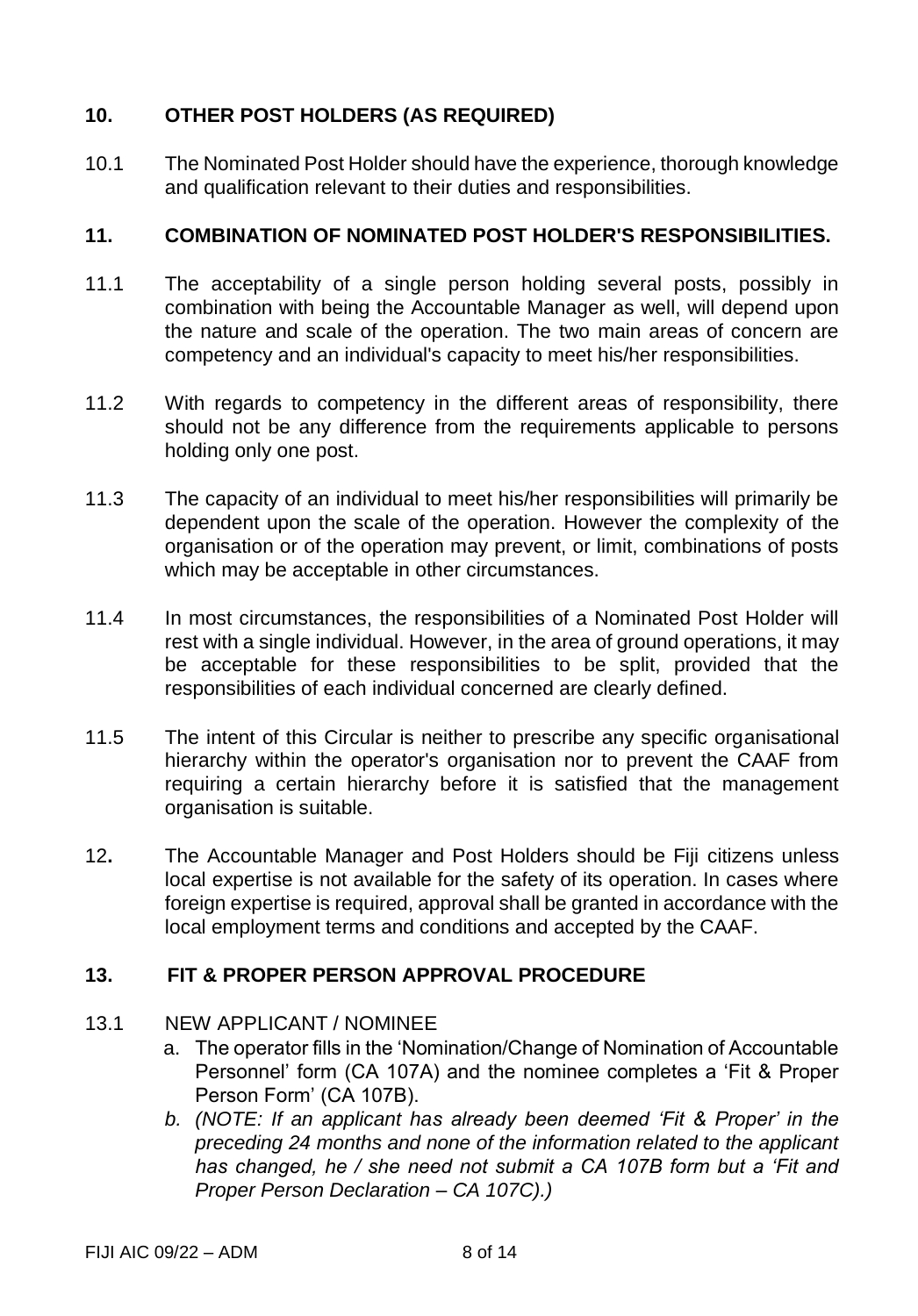- c. The applicant attaches all the certified documents required by the Form CA 107B as well as copy of the current job description for the position being nominated for and submits to the Authority.
- d. The relevant department to assess the application and the Form submitted by the applicant to determine if it has been correctly completed and all the documents submitted as required. If the application (or form) is incomplete, write to the applicant advising of it and requiring them to provide complete application.
- e. Once the complete application is received, the relevant department must assess the applicant's profile as described in the form (CA 107B) to determine if the applicant can be acceptable as part of fit and proper.
- f. If the department rejects the application (for example, due to applicant's profile such as evidence of criminal offence history etc), the applicant needs to be informed in writing together with reasons for the rejection of the application.
- g. If the department accepts the applicant as satisfactory, a time needs to be set for conducting a face to face interview with the applicant to determine his/her competence for the role.
- h. The department head to nominate the applicable committee members listed on the assessment checklist (CA 107D) depending on the post for which the nominee is to be accessed. A date & time shall be agreed to, when all the committee members will be available and a written notification to be sent to the applicant advising of the interview date and time.
- 13.2 INTERVIEW
	- (a) The committee members to come prepared for the interview especially areas of interview relevant to them as listed on the 'Fit and Proper Person Assessment Checklist' (CA 107D).
	- (b) The committee to interview the applicant and the results of the interview shall be recorded on the assessment checklist (CA 107D).
	- (c) The committee members to collectively assess and decide on whether the applicant is 'Fit and Proper' for the post applied for and update the checklist by ticking the relevant box.
	- (d) Members to sign on the assessment checklist.
	- (e) The applicant to be advised on the outcome of the Authority's assessment and if accepted, a copy of the initial application form (CA 107A) to be passed back to the applicant with CAAF's approval on it.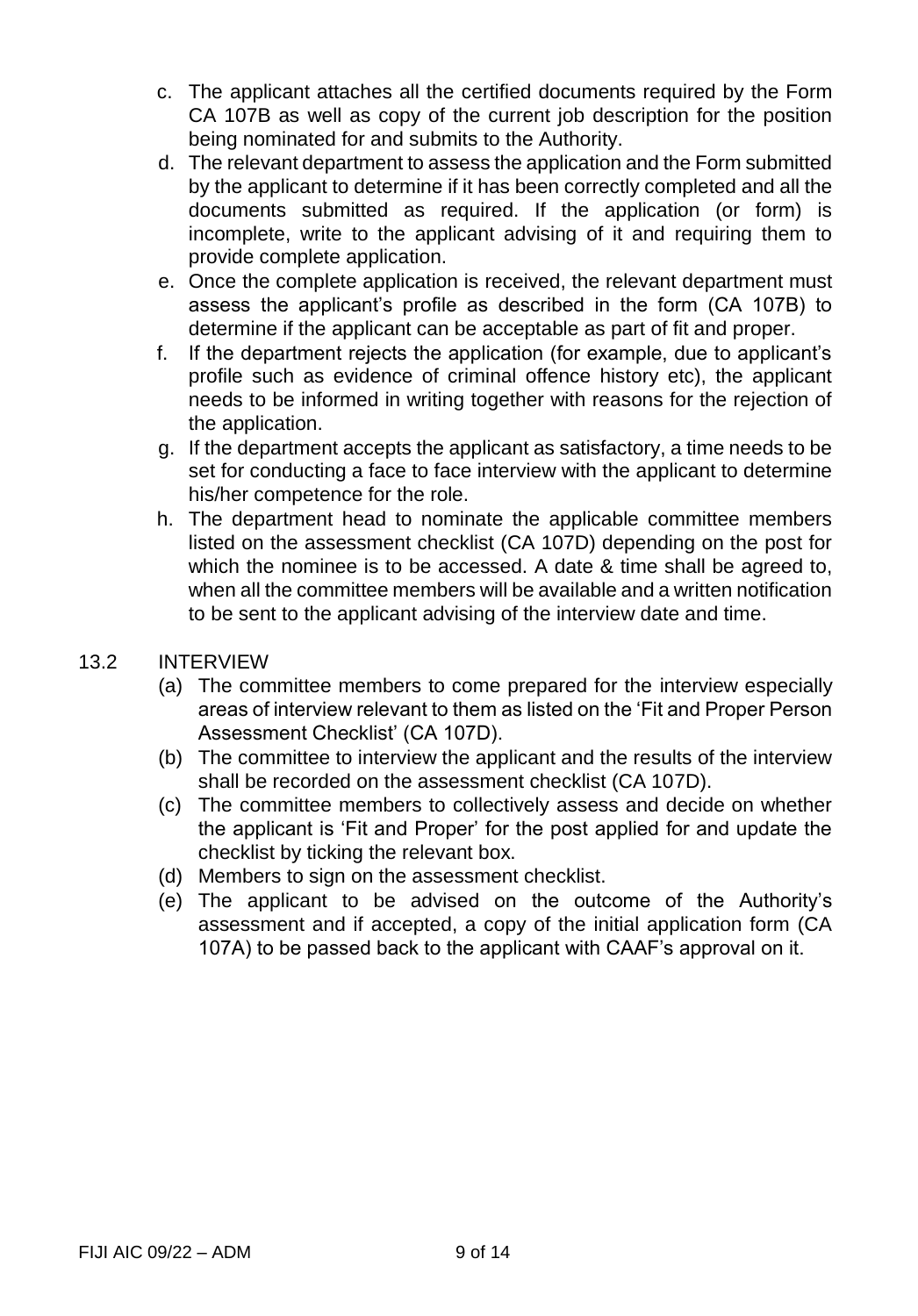### **14. APPENDIX**

- 14.1 Appendix A is the Fit and Proper process Flowchart.
- 14.2 Appendix (i), (ii) and (iii) are samples of the CAAF application forms for nominated Post Holders, therein referred to and shall be taken, read and construed as an essential and integral part of this Circular.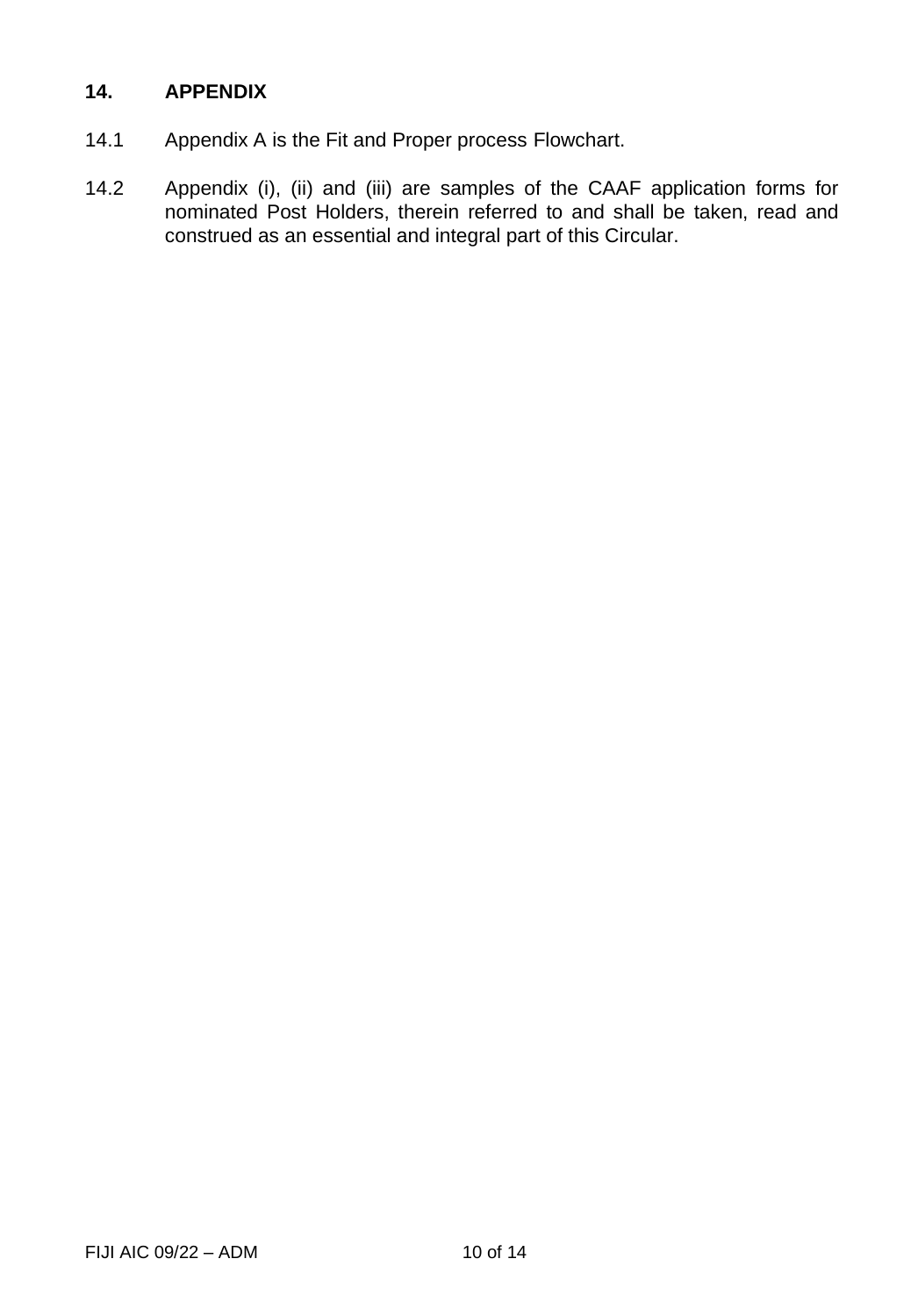#### **APPENDIX A – Fit and Proper Flowchart**

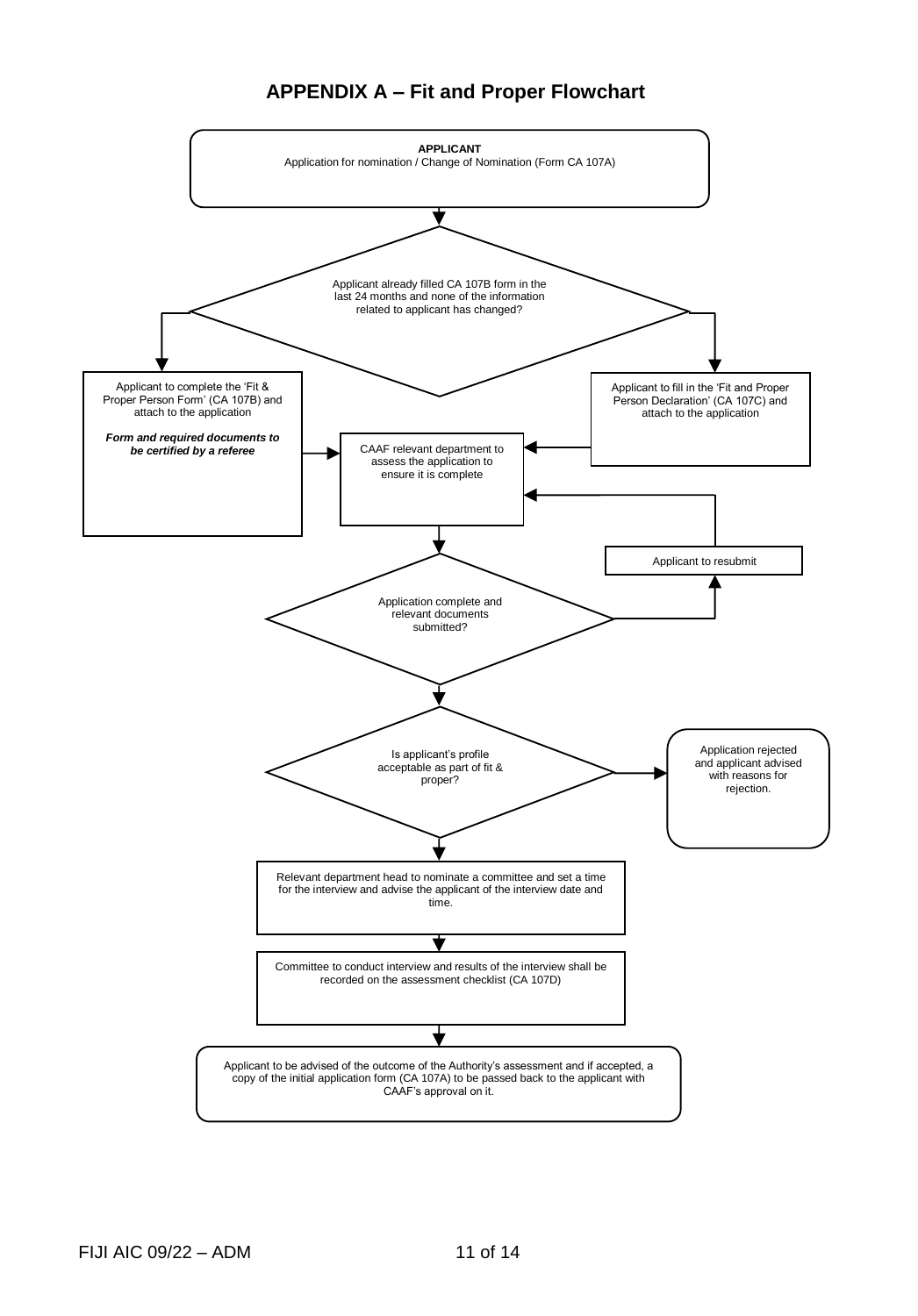# **APPENDIX (i)**

|                                                                                                                                |                                                                                                                                                                                                                                      | <b>Civil Aviation Authority of Fiji</b>                                                                                                      |  |  |  |
|--------------------------------------------------------------------------------------------------------------------------------|--------------------------------------------------------------------------------------------------------------------------------------------------------------------------------------------------------------------------------------|----------------------------------------------------------------------------------------------------------------------------------------------|--|--|--|
|                                                                                                                                |                                                                                                                                                                                                                                      | Application - Nomination/Change of Nomination of<br><b>Accountable and Senior Personnel</b>                                                  |  |  |  |
|                                                                                                                                |                                                                                                                                                                                                                                      | <b>DETAILS OF MANAGEMENT PERSONNEL</b>                                                                                                       |  |  |  |
| 1.                                                                                                                             | Name of Organisation/Operator Name:                                                                                                                                                                                                  |                                                                                                                                              |  |  |  |
| 2.                                                                                                                             | Aviation Document Number (Delete as applicable):                                                                                                                                                                                     |                                                                                                                                              |  |  |  |
| 3.                                                                                                                             | Name:                                                                                                                                                                                                                                | 4.<br>CAAF Licence No. (if applicable):                                                                                                      |  |  |  |
| 5.                                                                                                                             |                                                                                                                                                                                                                                      | Nomination for the Position of:<br>6. Work Permit held:<br>(If expatriate)                                                                   |  |  |  |
|                                                                                                                                | Please tick this box if post holder is also the Accountable Manager.                                                                                                                                                                 |                                                                                                                                              |  |  |  |
| 7.                                                                                                                             |                                                                                                                                                                                                                                      | Qualifications relevant to the Item (5) Position: (use additional sheet if necessary)                                                        |  |  |  |
| 8.                                                                                                                             | Work Experience relevant to the Item (5) Position: (use additional si<br>écessary)                                                                                                                                                   |                                                                                                                                              |  |  |  |
| 9.                                                                                                                             |                                                                                                                                                                                                                                      | Name of previous post holder (if any):                                                                                                       |  |  |  |
| 10.                                                                                                                            |                                                                                                                                                                                                                                      | Declaration of Undertaking                                                                                                                   |  |  |  |
|                                                                                                                                | and nominated for<br>(a) I.<br>employee of<br>, having understood my assigned<br>the position of<br>accountabilities and responsibilitie<br>brepared to uphold them.<br>am                                                           |                                                                                                                                              |  |  |  |
|                                                                                                                                |                                                                                                                                                                                                                                      | (b) I am fully aware that any failure on my part on the area of responsibility so assigned to me to ensure:                                  |  |  |  |
|                                                                                                                                |                                                                                                                                                                                                                                      | (i) compliance to the applicable standards published by the Authority; and<br>(ii) conformance to the procedures promulgated by my employer; |  |  |  |
|                                                                                                                                |                                                                                                                                                                                                                                      | may result in the withdrawal of the Authority's approval of my appointment to the position.                                                  |  |  |  |
|                                                                                                                                | (c) I understand that each post holder is accountable for the responsibilities/functions so prescribed for the<br>said position and that accountability entails competency on the part of the post holder in his/her<br>performance. |                                                                                                                                              |  |  |  |
|                                                                                                                                |                                                                                                                                                                                                                                      |                                                                                                                                              |  |  |  |
| On completion, please send this form (together with the completed CA 107B or CA 107C) under<br>confidential cover to the CAAF. |                                                                                                                                                                                                                                      |                                                                                                                                              |  |  |  |
|                                                                                                                                |                                                                                                                                                                                                                                      | CAAF Use Only (To be completed by authorised CAAF staff member accepting this nomination)                                                    |  |  |  |
|                                                                                                                                |                                                                                                                                                                                                                                      | Acceptability of the applicant: Yes / No*                                                                                                    |  |  |  |
|                                                                                                                                | Interview: Yes / No*                                                                                                                                                                                                                 |                                                                                                                                              |  |  |  |
|                                                                                                                                |                                                                                                                                                                                                                                      | Organisation and the applicant so advised? Yes / No*                                                                                         |  |  |  |
| $\Box$ Aviation document amended to reflect the change of Nominated Person (if applicable).                                    |                                                                                                                                                                                                                                      |                                                                                                                                              |  |  |  |
|                                                                                                                                |                                                                                                                                                                                                                                      | Date                                                                                                                                         |  |  |  |
|                                                                                                                                |                                                                                                                                                                                                                                      | Once authorised a copy of this form must be returned to the nominee.                                                                         |  |  |  |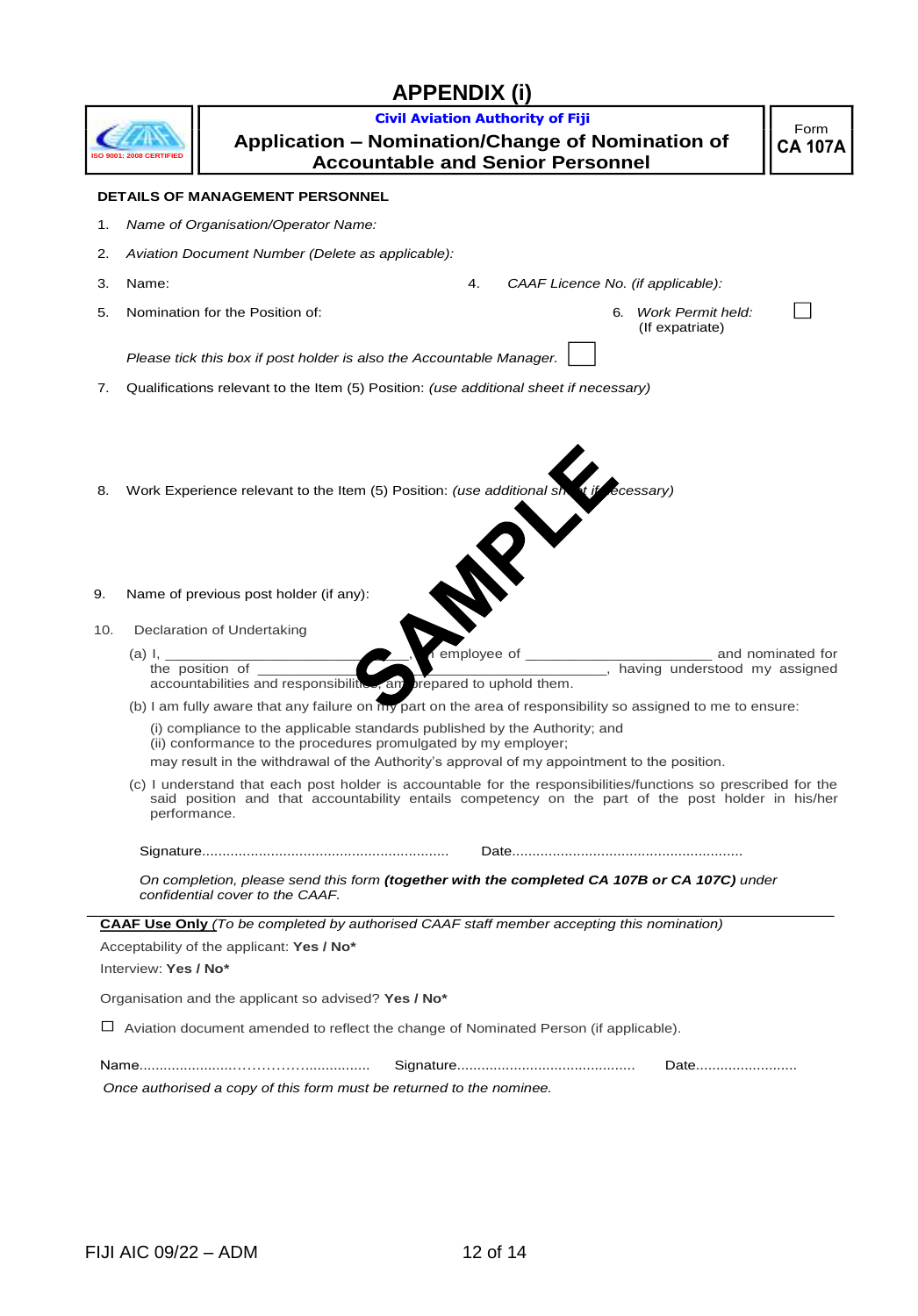# **APPENDIX (ii)**



#### **Civil Aviation Authority of Fiji Form**

**Fit and Proper Person Form CA 107B**

*Note: This form must be accompanied by an application form for nomination of an Accountable / Nominated senior person (CA 107A) - do not send in this form separately.*

#### **Instructions for completing this form – please read**

- *1. Fit and Proper determinations can only be made at the time of application for an aviation document or nomination (change of nomination) for a senior position.*
- *2. This Fit and Proper Person form must accompany every application for an aviation document or for the nomination of a senior person appointment.*
- *3. A Fit and Proper Person Declaration (CA 107C) may only be used by applicants who have been determined Fit and Proper previously by the Authority and:*
	- *within the past 24 months who have completed this Fit and Proper Person form, and*
	- *where the facts and information declared previously remain unchanged.*
- *4. Further instructions are contained in the grey boxes in the left hand margin throughout the Form.*
- *5. Forms which are incomplete or lacking any required documents will be returned.*

#### SECTION 1. **PERSONAL PARTICULARS OF APPLICANT** (in BLOCK APITALS please)

| Title (Mr/Mrs/Ms/Miss)                                                                                                                                                    | Last Name      |                          |  |  |  |
|---------------------------------------------------------------------------------------------------------------------------------------------------------------------------|----------------|--------------------------|--|--|--|
| Given Name(s)                                                                                                                                                             |                |                          |  |  |  |
| Country of Birth                                                                                                                                                          | Fijian<br>Nati | Date of Birth (dd/mm/yy) |  |  |  |
| Address for Service in Fiji - complete this section if this<br>is not an accompanying application form. Please notify CAAF of any<br>changes to your Address for Service. |                |                          |  |  |  |
| Tel                                                                                                                                                                       |                | Mob                      |  |  |  |
| Fax                                                                                                                                                                       |                | Email                    |  |  |  |

#### **SECTION 2. ORGANIZATION DETAILS**

| Ensure all details are completed.                                                                                        | Name of Organization                                                                                   |
|--------------------------------------------------------------------------------------------------------------------------|--------------------------------------------------------------------------------------------------------|
| Detailing education, training,<br>qualifications and relevant<br>positions held during the past ten                      | Designation of position for<br>person named in Section 1                                               |
| years must be attached to this<br>form.                                                                                  | Responsibilities the person named in Section 1 will assume as defined in the relevant SD requirement - |
| If you need to continue on<br>separate sheets, these may be<br>attached in a separate envelope<br>marked 'Confidential'. | A CURRICULUM VITAE                                                                                     |

#### **SECTION 3. CONFIRMATION OF IDENTITY**

| Please enclose a COPY of any one of the following items to confirm<br>your identity, duly certified by a Commissioner for Oaths.<br>The copy must be of a current (unexpired) document.<br>Please tick the included item. | 1. A Fiji Drivers licence<br>2. A full birth certificate<br>3. A Fiji or overseas passport |
|---------------------------------------------------------------------------------------------------------------------------------------------------------------------------------------------------------------------------|--------------------------------------------------------------------------------------------|
|---------------------------------------------------------------------------------------------------------------------------------------------------------------------------------------------------------------------------|--------------------------------------------------------------------------------------------|